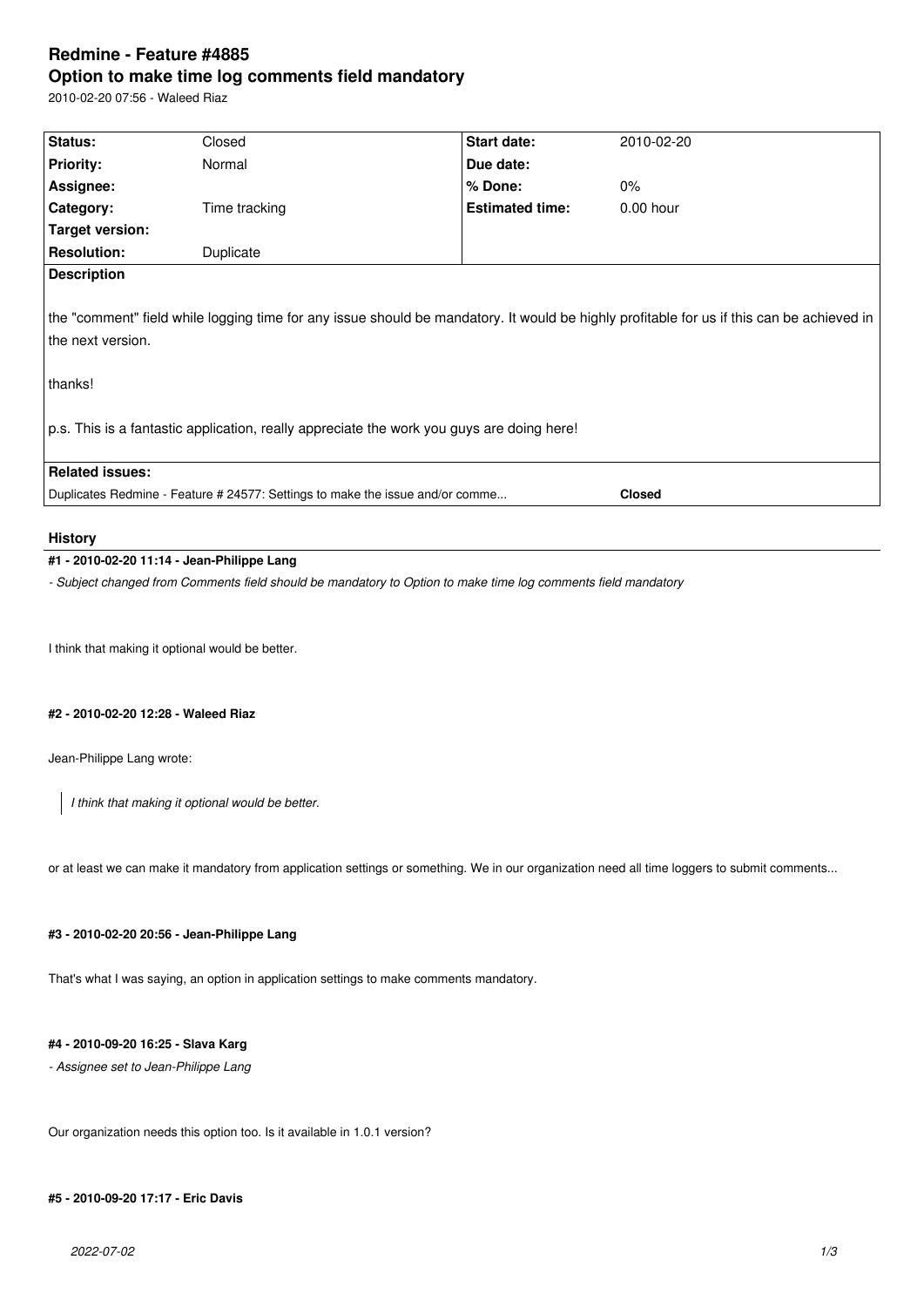Slava Karg:

Please don't assign issues to people.

I've written a plugin that makes all comments required on time entries. It should be a good enough workaround for the next several months at least.

http://github.com/edavis10/redmine\_require\_time\_entry\_comments

#### **[#6 - 2012-03-11 02:46 - Jos Accapadi](http://github.com/edavis10/redmine_require_time_entry_comments)**

+1, while a plugin is fine, since comments are used in details in reports, and other plugins use the same comment capabilities for other time entry plugins, it would be nice, if it is a minor change to have this as part of core, otherwise plugins have to be aware of other plugins. As an example, the plugin Eric has won't work with the issue hot buttons plugin which can have an option to include comments for time entry.

### **#7 - 2013-11-29 15:44 - Christoph Klesser**

 $+1$ 

**#8 - 2014-04-14 10:29 - Y Z**

+1

#### **#9 - 2014-05-05 21:52 - Adam Jenson**

+1

### **#10 - 2014-05-30 10:07 - Richard Bergoin**

+1

I often forgot to log my time when updating an issue. If I don't want to log time, could "0" value be accepted to log "no time" ?

## **#11 - 2014-10-01 17:56 - Michael Sanders**

+1

Has there been any update on this functionality yet? Eric's plugin for 4 years ago was made for Redmine 1.x, and does not work for Redmine 2.x

#### **#12 - 2015-07-03 15:31 - Stéphane Klein**

+1

#### **#13 - 2015-09-03 20:12 - Gustavo Regal**

*2022-07-02 2/3*